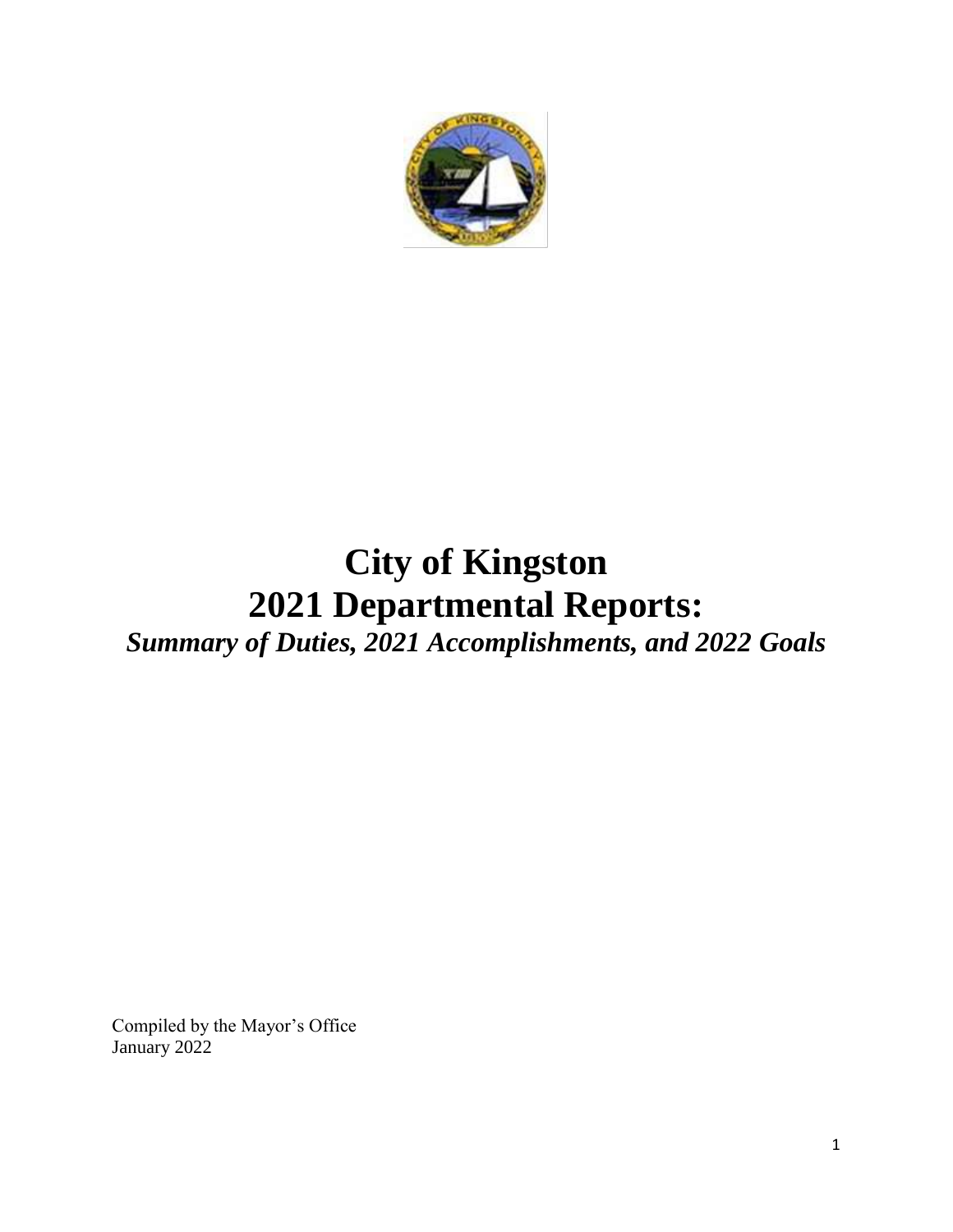## Message from Mayor Noble

*Our City Departments accomplished a great deal in 2021. We have built a strong, capable team to better serve our residents, and I thank each and every City employee, from the Fire Department for the 5,000 calls they attended to last year, to the Building Department, which saw a dramatic increase in permits and inspections, to the Water Department and Waste Water Treatment Plant workers who provide us with clean water. From the men and women of DPW for making sure our streets are clean and cared for each week, to the Parks & Recreation Department for providing programming and safe refuge for families and children, to the Police Department for answering 20,000 calls for service, and to the staff at City Hall who serve a variety of residents' needs each and every day.*

*During my tenure as your Mayor, it has been my commitment to build and retain a diverse, inclusive workforce. My new recruitment and retention plan, which was unveiled during the 2022 budget process, will help us keep our valuable City employees with starting salary increases, and will help draw well-qualified candidates to vacant positions.*

*In May, we will celebrate the 150th Anniversary of our fair City. We will have a series of celebrations, and the work on the City Hall tower will be completed, as will the beautiful lunettes here in Council Chambers which are currently being repaired and restored. It's important to celebrate how far we have come as a community, cherish and continue the preservation of our most valued assets both environmental and historical, and to plan for the next generations.*

serna

Steven T. Noble Mayor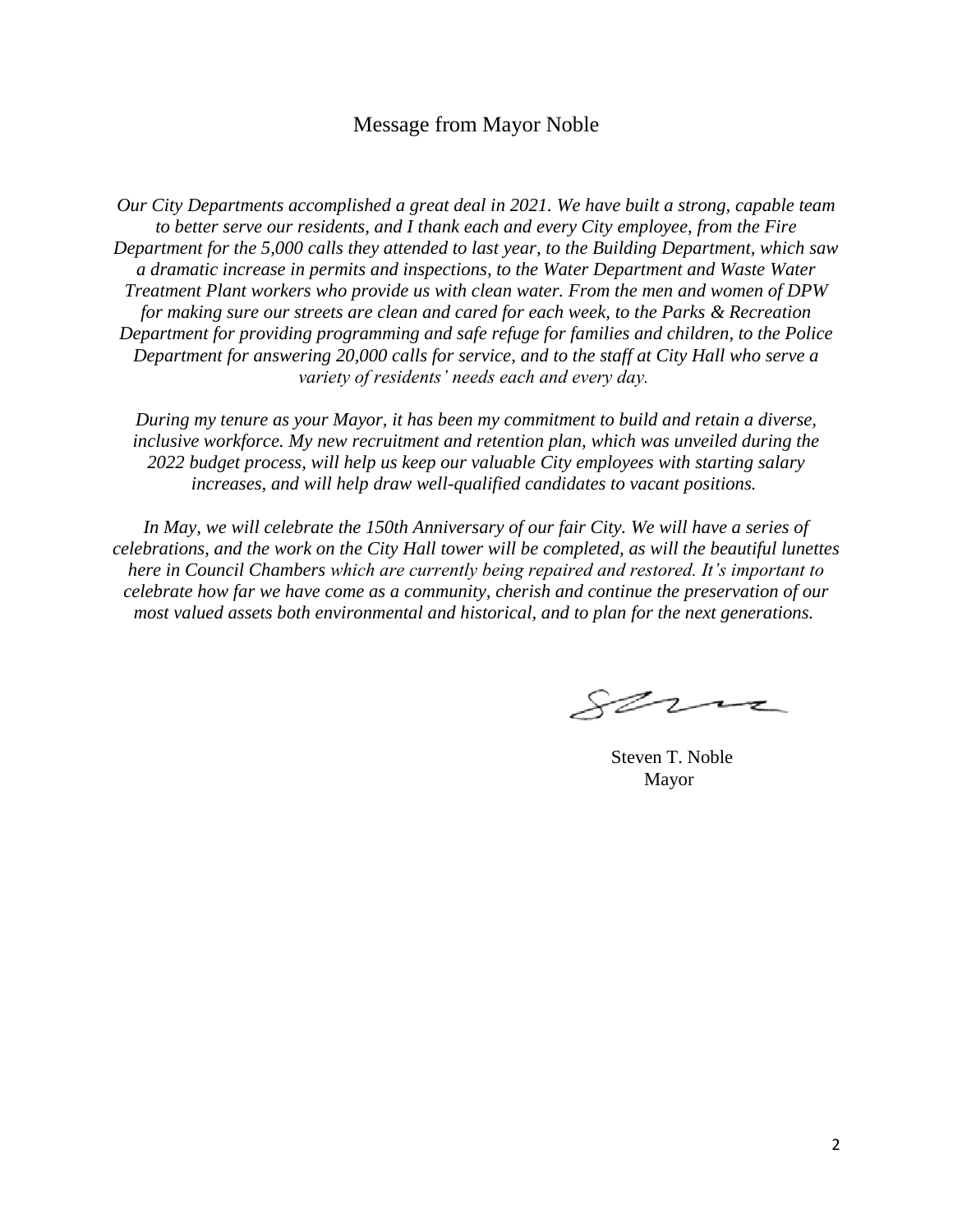## **Table of Contents**

| <b>Arts and Cultural Affairs</b>                 | 4  |
|--------------------------------------------------|----|
| <b>Assessor</b>                                  | 5  |
| <b>Building and Safety</b>                       | 6  |
| <b>City Clerk</b>                                | 7  |
| <b>Communications &amp; Community Engagement</b> | 8  |
| <b>Community Development</b>                     | 9  |
| Comptroller                                      | 10 |
| <b>Engineering</b>                               | 11 |
| <b>Fire</b>                                      | 12 |
| <b>Grants</b>                                    | 13 |
| <b>Health and Wellness</b>                       | 14 |
| <b>Housing</b>                                   | 15 |
| <b>Human Rights</b>                              | 16 |
| <b>Information Technology</b>                    | 17 |
| <b>Parks and Recreation</b>                      | 18 |
| <b>Planning</b>                                  | 19 |
| <b>Police</b>                                    | 20 |
| <b>Public Works</b>                              | 21 |
| <b>Waste Water Treatment Plant</b>               | 22 |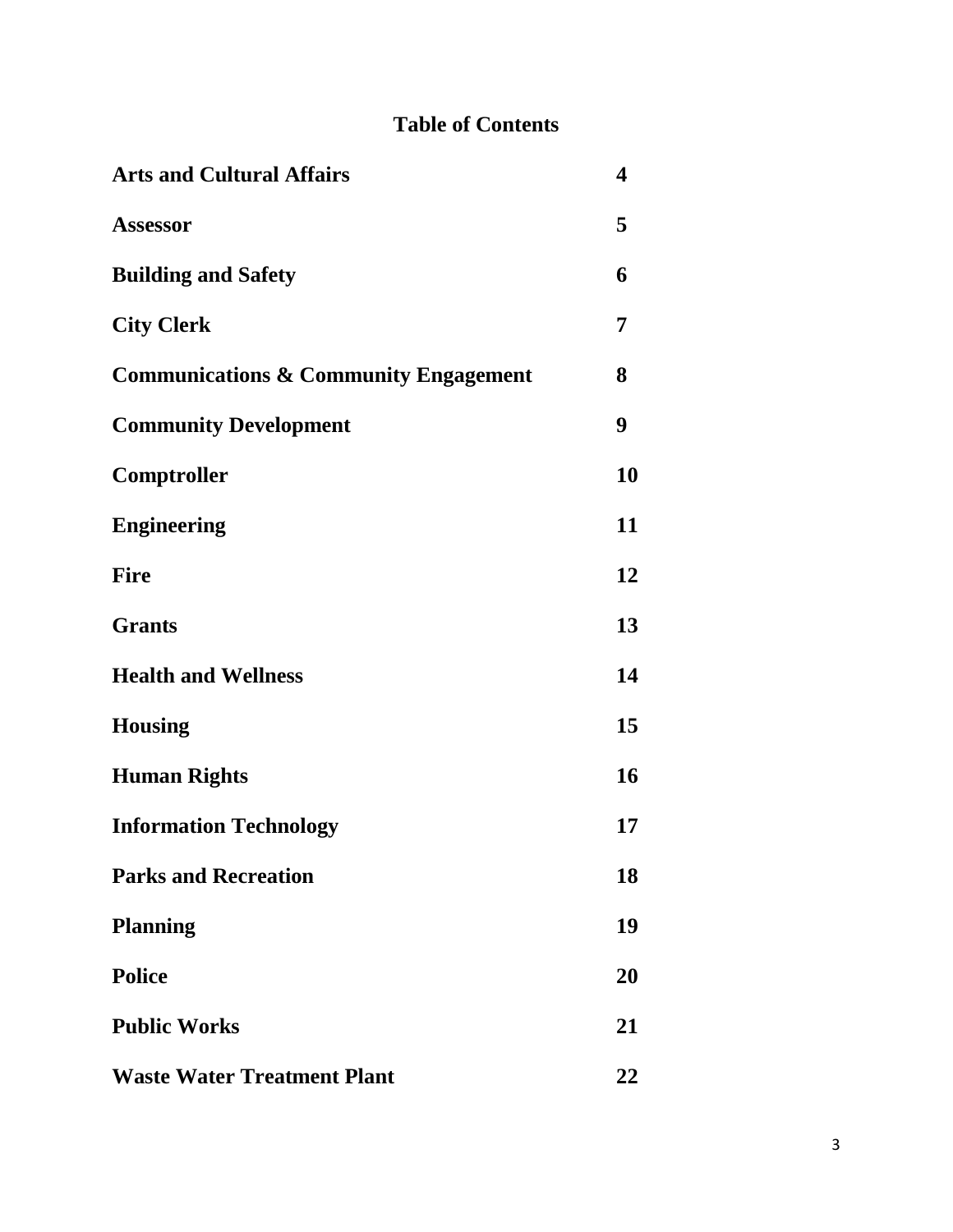## **Department of Art and Cultural Affairs**

Kitt Potter, Director 2021 Budget: \$163,272

The Department of Art and Cultural Affairs provides the creative community of Kingston with a resource at the local level of government. They work in partnership with the Kingston Arts Commission to protect the rights and needs of artists in the City. They represent the arts in City projects and can connect creatives with funding resources. They can also offer assistance in planning for events, festivals, and filming projects related to arts and culture. The Office also researches grant opportunities for the City.

## *2021 Accomplishments:*

- The Department embarked on creating an Arts and Culture Master Plan. This will be the City's first comprehensive study of the impact and needs of our creative community.
- A new director of Arts and Cultural Affairs was hired.
- The Department helped to coordinate six major film shoots in the City.
- The Department helped organize multiple events within the community.

- Complete the Arts and Culture Master Plan and present the final draft to the public. Have the Common Council adopt the plan.
- Working with local arts organizations and publications, pursue means to establish a community calendar for arts planning and information sharing and improve the creative resources page on the Kingston city website.
- Establish relationships with local corporations/organizations to develop ongoing affordable artist housing and art workspaces.
- Initiate the development of a Percent for Arts program to fund public art projects, residencies, and education.
- Partner with city agencies and the cultural sector to better communicate free/affordable cultural offerings across socio-economic accessibility, and language barriers.
- In collaboration with local museums, galleries, colleges, nonprofits, and artists, broaden the scope of various visual art forms exhibited at City Hall's gallery space.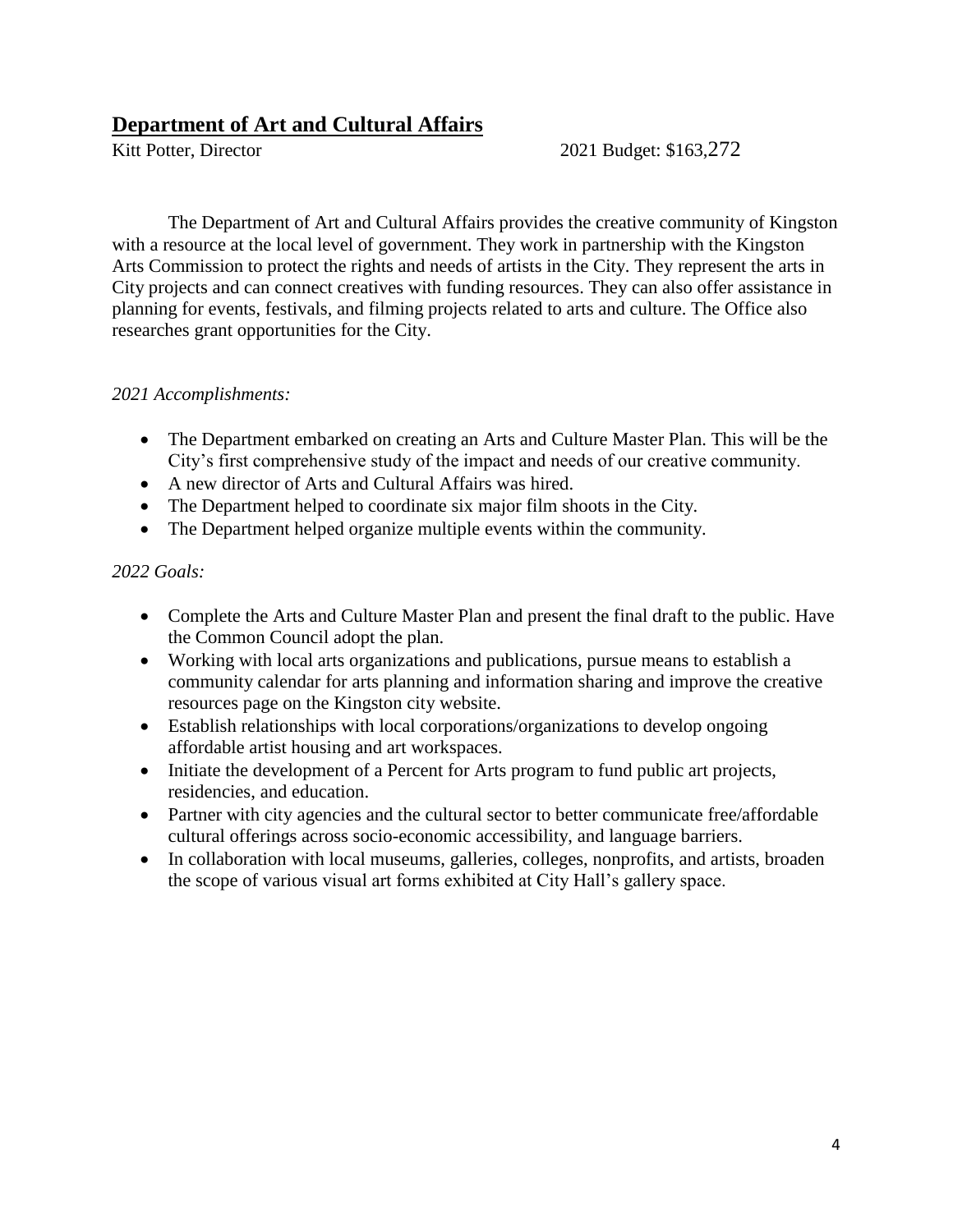## **Office of the Assessor**

Daniel Baker, Assessor 2021 Budget: \$371,393 Judy Piazza, Deputy Assessor

The Office of the Assessor is responsible for assessing all real and personal property liable to taxation within the corporate limits of the City. This includes 8,654 total parcels with a fair market value of \$2.748 billion. The Office also manages the Assessment Grievance Process, Small Claims Assessment Review, and Tax Certiorari Claims. They also record all property transactions inside the City. Annually, they determine the base proportions and the adjusted base proportions and submit these determinations to the Comptroller, Common Council, and the Mayor. The Office also reviews all permitted and known non-permitted improvements throughout the City.

## *2021 Accomplishments:*

- Completed the 2021 Assessment Roll
- Second year maintain the assessment roll *without* non-reappraisal reassessment
- Settled Tax Certiorari cases without going to trial
- Only fifteen Small Claims Assessment Review complaints filed in 2021

- Complete the 2022 Assessment Roll on time
- Hire a new Data Collector
- Hire a new Deputy Assessor
- Settle more tax certiorari cases
- Maintain accurate assessments in the ever-changing market

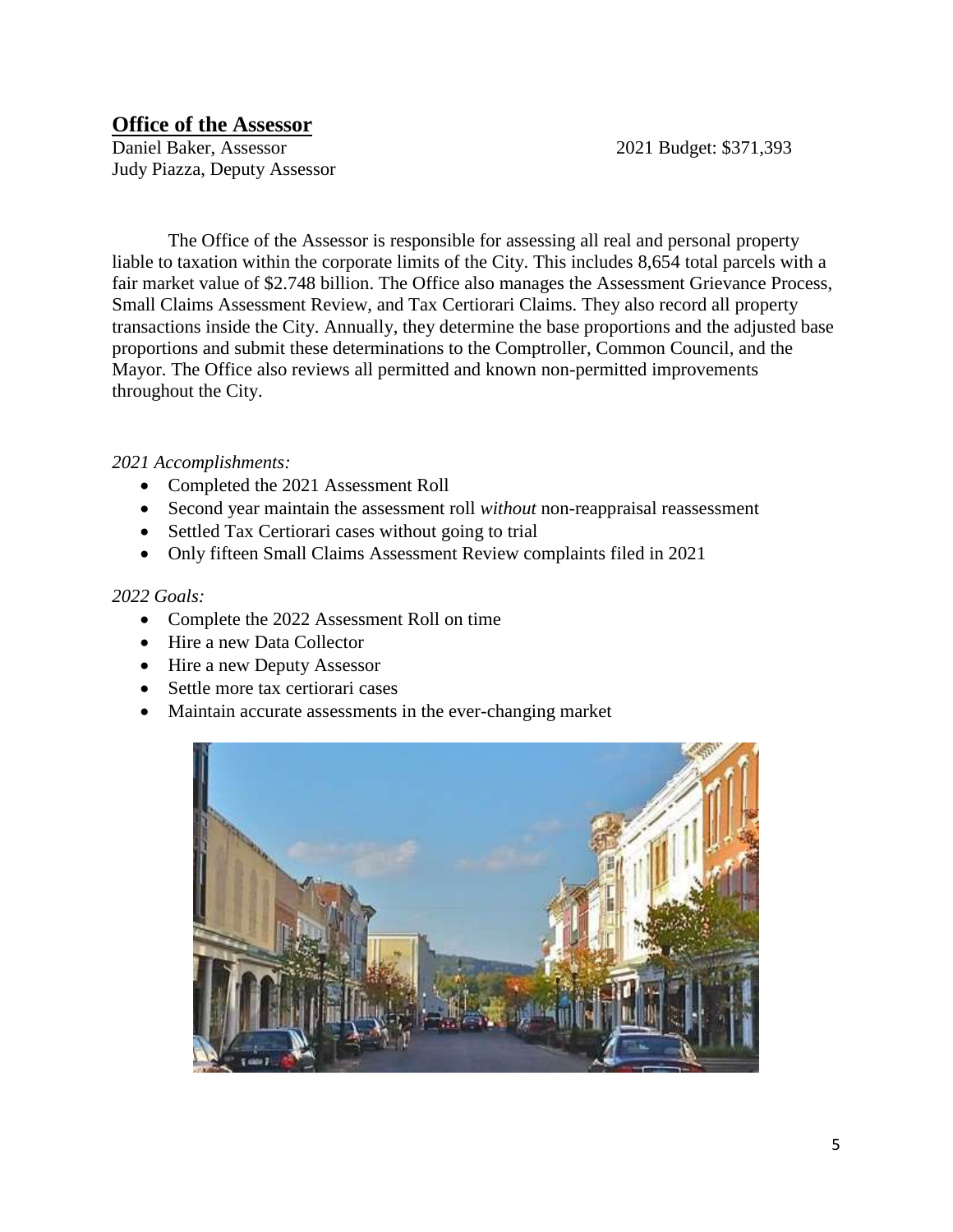## **Department of Building Safety and Zoning Enforcement**

Stephan Knox, Director 2021 Budget: \$806,580 Paul Economos, Assistant Director

The Department of Building Safety and Zoning Enforcement has three primary responsibilities when it comes to code enforcement: Housing, Building, and Zoning. For housing code enforcement, staff verify health standards related to property maintenance and building construction. They investigate alleged violations and work towards resolutions. Building code enforcement involves protecting the public by reviewing and approving building plans. They also issue building permits and conduct inspections. The final area of code enforcement is zoning. A Zoning Enforcement Officer provides guidance, prepares documents, issues permits and maintains records pertaining to zoning law in the City.

## *2021 Accomplishments:*

- 1,141 Rental unit inspections completed
- 2,158 Building construction and plumbing inspections completed
- 1,837 Building, plumbing, and electrical permits issued
- 1,036 Certificates of Occupancy issued
- 679 Certificates of Compliance reviewed and issued
- 405 Operating permits issued
- Commercial property fire inspection program has been fully implemented
- All department staff have completed required continuing education credits to maintain NYS code enforcement certification
- One hybrid electric vehicle added to the Building Safety fleet

- Increase resources and staff to enable Building and Safety Dept to reduce services times for plan reviews, inspection requests, and complaint responses.
- Inspect all City properties with assembly spaces
- Increase cross-training of staff to reduce the department's vulnerability when staff are absent
- Continue utilizing IT resources to improve inspection and reporting services.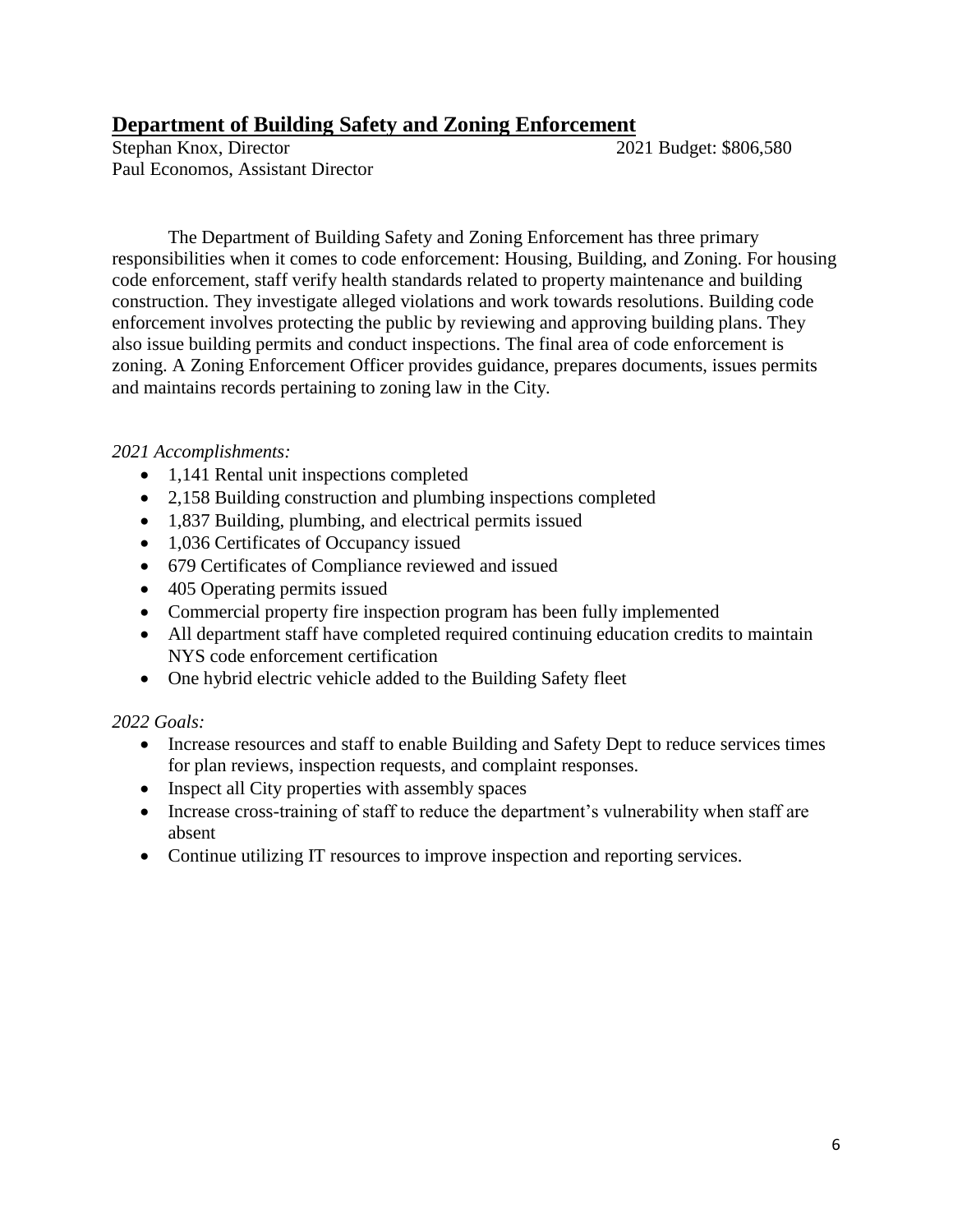## **City Clerk and Registrar's Office**

Elisa Tinti, City Clerk 2021 Budget, City Clerk: \$279,241 Dee Sills, Deputy City Clerk Registrar: \$97,996

The City Clerk and Registrar's Office is responsible for keeping all records, vital statistics, documents, and other papers that belong to the City. The Office acts as the Clerk of the Common Council and attends all its meetings. All legislation, minutes, and communications are recorded and documented by the City Clerk and Registrar. They are also responsible for maintaining the City's fee schedule and insurance policies. The Office also records and maintains marriage licenses, and birth and death certificates. The Office oversees City Hall, its maintenance staff, and its day-to-day functions. The Office also oversees the City Visitor's Center, the Rondout Docks, and the Volunteer Fireman's Museum.

## *2021 Accomplishments:*

- Continue to implement Local Law #10 of 2019, the Municipal ID Program. 225 IDs were issued in 2021
- Added a full time bi-lingual clerk to create a more welcoming environment
- Processed 221 FOIL requests and successfully streamlined the FOIL request process
- Developed an easier process to record and livestream all meetings of the Common Council and its committees
- Continue to manually archive the Birth and Marriage records into Municity.
- Organized a clean-up of attic storage area

- Organize and prepare numerous celebrations for the  $150<sup>th</sup>$  Anniversary of the City of Kingston
- Archive another decade of Birth, Death, Marriage, and Burial records
- Scan, organize, and publish and additional decade of Common Council Resolutions on the City website
- Implement additional Office Trainings and prepare a Safety Policy and Procedure Handbook for City Hall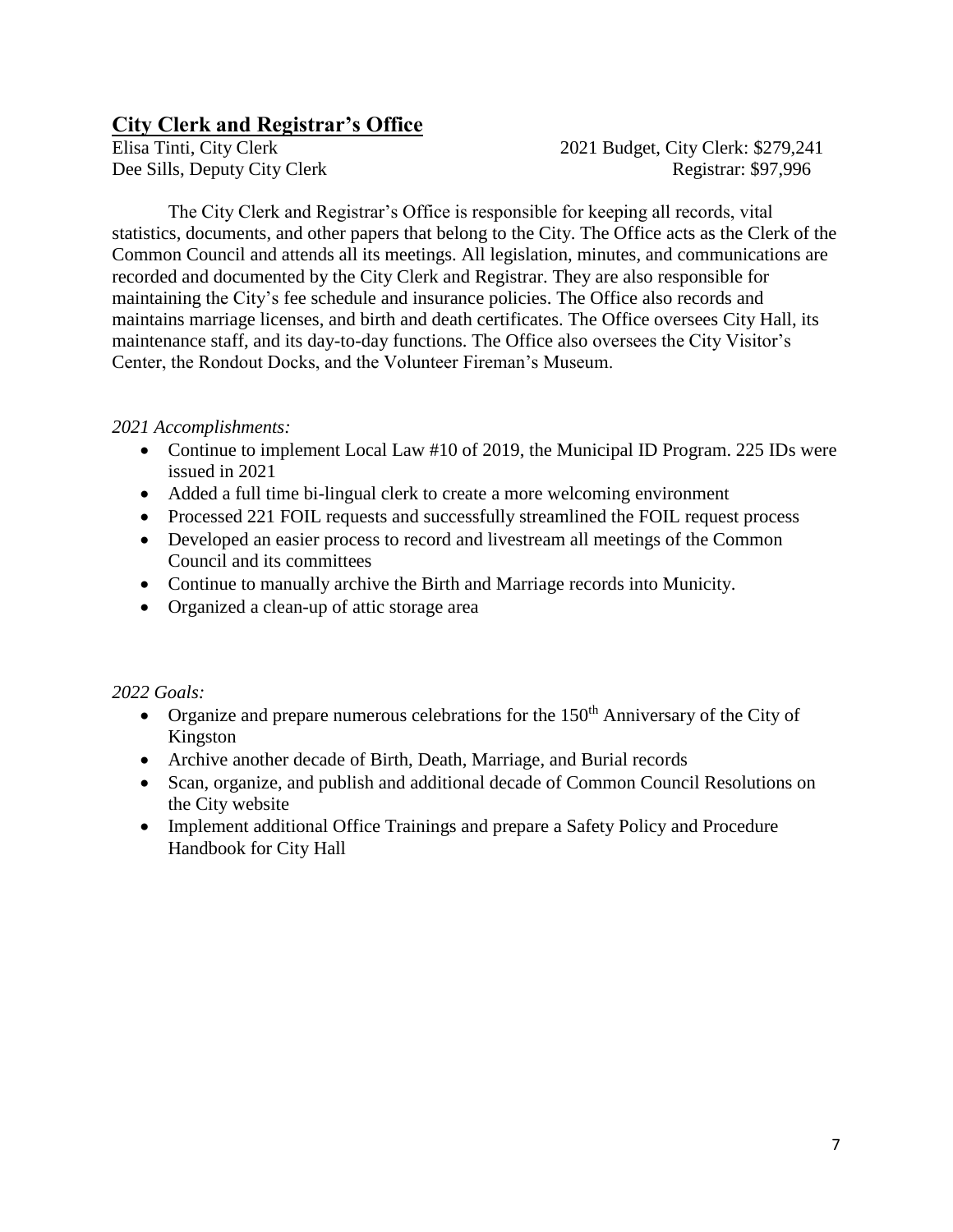## **Office of Communications and Community Engagement**

Summer Smith, Director 2021 Budget: \$75,064

The Office of Communications and Community Engagement works to support the City of Kingston by communicating effectively, professionally, and consistently with all stakeholders. The office ensures that all stakeholders feel respected by and engaged with the local government. It also conveys vital information to residents, business owners, and media, on a regular basis in an accessible format. The Communications Department assists City departments in communicating their achievements, obstacles, and changes in service delivery to the general public.

*2021 Accomplishments:* 

- Press releases: 110
- Newsletters: 47 (subscribers: 2351)
- Snow Emergencies: 3
- YouTube videos processed: 215+ (channel subscribers: 275)
- Public meetings: 6
- Assisted in Budget presentation
- Worked with IT and Clerk's Office on process as hybrid meetings & equipment evolved
- Manage Zoom webinar function and set up all board/commission meetings & public meetings
- Joined the Public Safety Advisory Council & attend monthly meetings
- Worked closely with the ARPA consultants to facilitate the public engagement process
- Worked closely with the Zoning consultants to facilitate the public engagement process
- Worked with the Climate Action Plan 2030 team for public meetings & engagement
- Worked with the Traffic Safety Education Team to select consultant
- Assisted with monthly business roundtable meetings
- Weekly roadwork updates

- Continue collaborating and build stronger relationships with local organizations
- Expand reach across all communication channels
- Work to update, clean up, and maintain City of Kingston website
- Support each department in sharing their news and accomplishments across all channels
- Attend more community events when available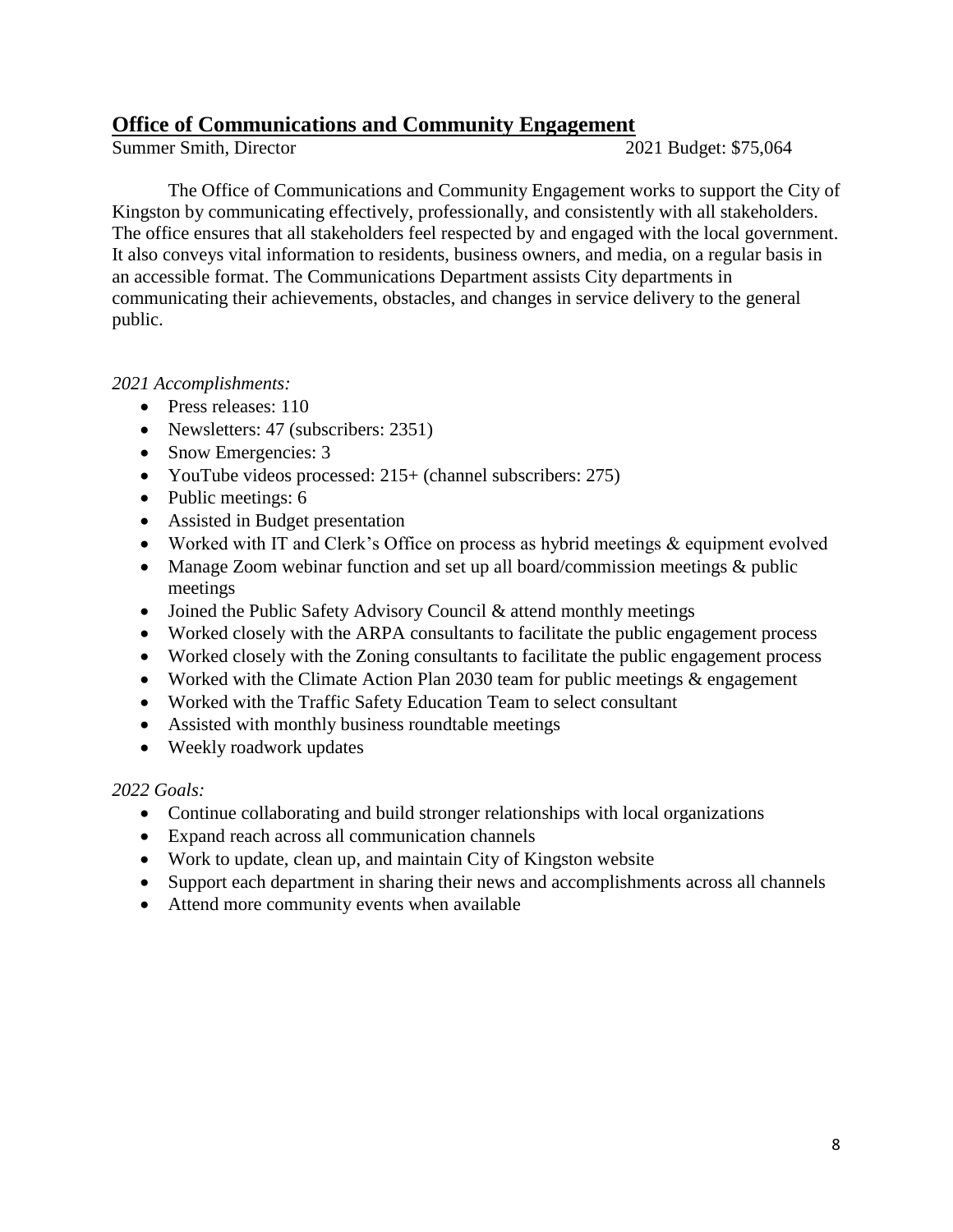## **Office of Community Development**

Amanda Bruck, Director 2021 Budget: \$303,670

The Office of Community Development is responsible for developing viable urban communities by providing decent housing and a suitable living environment, and to expand economic opportunities, principally for low and moderate income persons. The primary means toward this end are to extend and strengthen partnerships among all levels of government and the private sector, including for- and not-for-profit organizations, and to aid in the production and operation of affordable housing. The Office of Community Development offers guidance, information, and opportunities for residents and organizations of the City of Kingston through the Community Development Block Grant, Housing Rehabilitation, and First Time Homebuyer Programs, along with the Rondout Youth Programs, and the Lead Line Replacement Program.

## *2021 Accomplishments:*

- A substantial amendment was written to reallocate previous years' unspent allocations by redirecting CDBG dollars to other activities
- Annual Action Plan was approved and funding was released by the US Treasury
- The City of Kingston is back in compliance with HUD

- Continue to work to complete reporting that had not previously been done over a period of years
- Continue work on the upcoming FY2022 Annual Action Plan

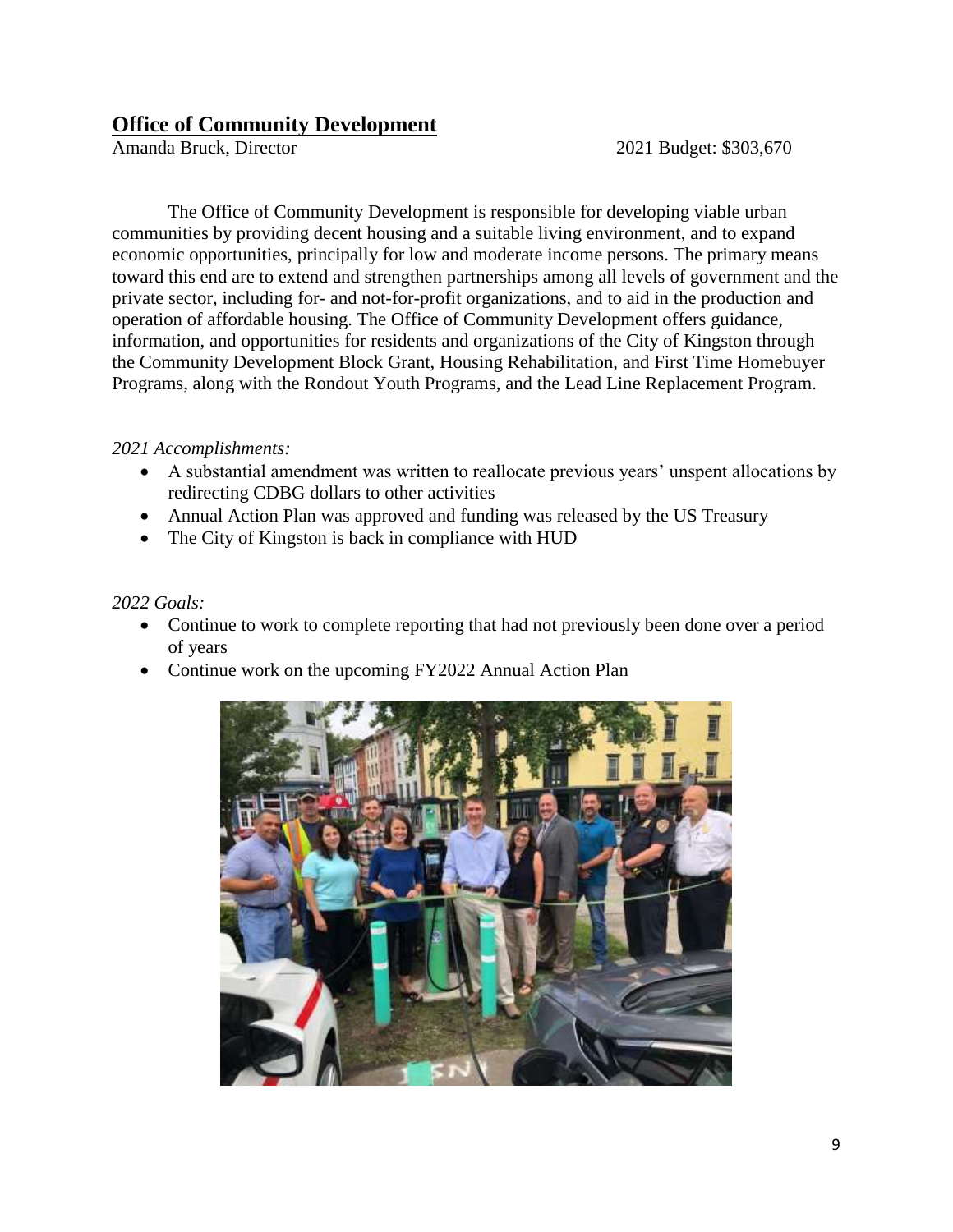## **Comptroller's Office**

John Tuey, Director / Comptroller 2021 Budget: \$438,125

The Comptroller's Office is responsible for the financial administration of the City. The Comptroller's Office oversees tax collection, payroll, accounts payable, purchasing, parking enforcement, budget, and accounting.

## *2021 Accomplishments:*

- Partnered with the City's fiscal advisor on a debt analysis project to compare the City's debt structure to market metrics and municipal peers
- Implemented a new electronic payment system for the Clerk's office, and continued the implementation of Kronos at City Hall and the Fire Department
- The City's 2020 Annual Financial Report to NYS reflected positive results. The City's rating of 1.7 out of 100 (lower number is favorable) is the best score the City has received
- Successfully developed and adopted the 2022 City budget that included a zero dollar tax increase from the prior year. It is the seventh consecutive City budget at the same tax levy level

- Continue partnership with other City departments on a multitude of software projects, including Kronos and extending the electronic payment system to other offices
- Maintain continuance of services during the ongoing Covid-19 pandemic
- Continued excellence in financial management and reporting

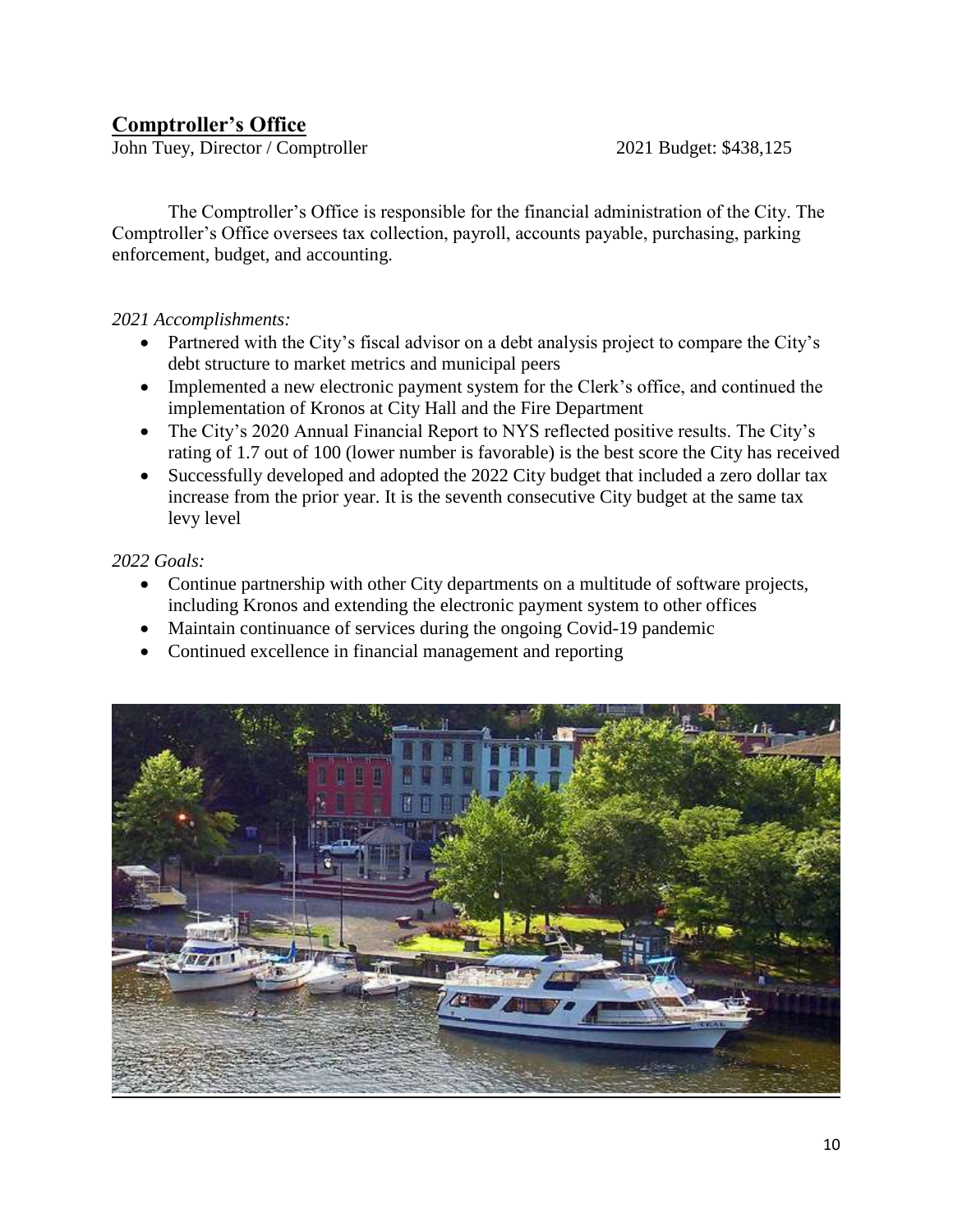## **Department of Engineering**

John Schultheis, City Engineer 2021 Budget: \$270,437 Greg Krupp, Engineering Technician

The Office of the City Engineer is responsible for planning, procuring, and managing capital projects. This includes identifying City needs and the best means of serving those needs, as well as receiving and evaluating bids, and awarding contracts. The department also conducts inspections and observations during construction. They also prepare reports and permit applications for the Wastewater Treatment Plant. They review the CHIPS program annual mileage report. They also advise Public Works and the Common Council on modifications of traffic control devices, such as signs and traffic signals.

## *2021 Accomplishments:*

- Completed the Broadway Streetscape Project
- Completed the Pedestrian Safety Action Plan
- Completed the Broadway Sewer replacement
- Completed the Broadway and Grand intersection realignment

- Develop a priority list of failed sewers in coordination with DPW to allow repairs to be performed ahead of street re-surfacing
- Continue with the design and construction of several large capital projects
- Streamline routine tasks, such as vendor procurement and vendor payment
- Look for opportunities for staff to advance their knowledge and skills while promoting retention
- Fill upcoming vacant positions with qualified employees

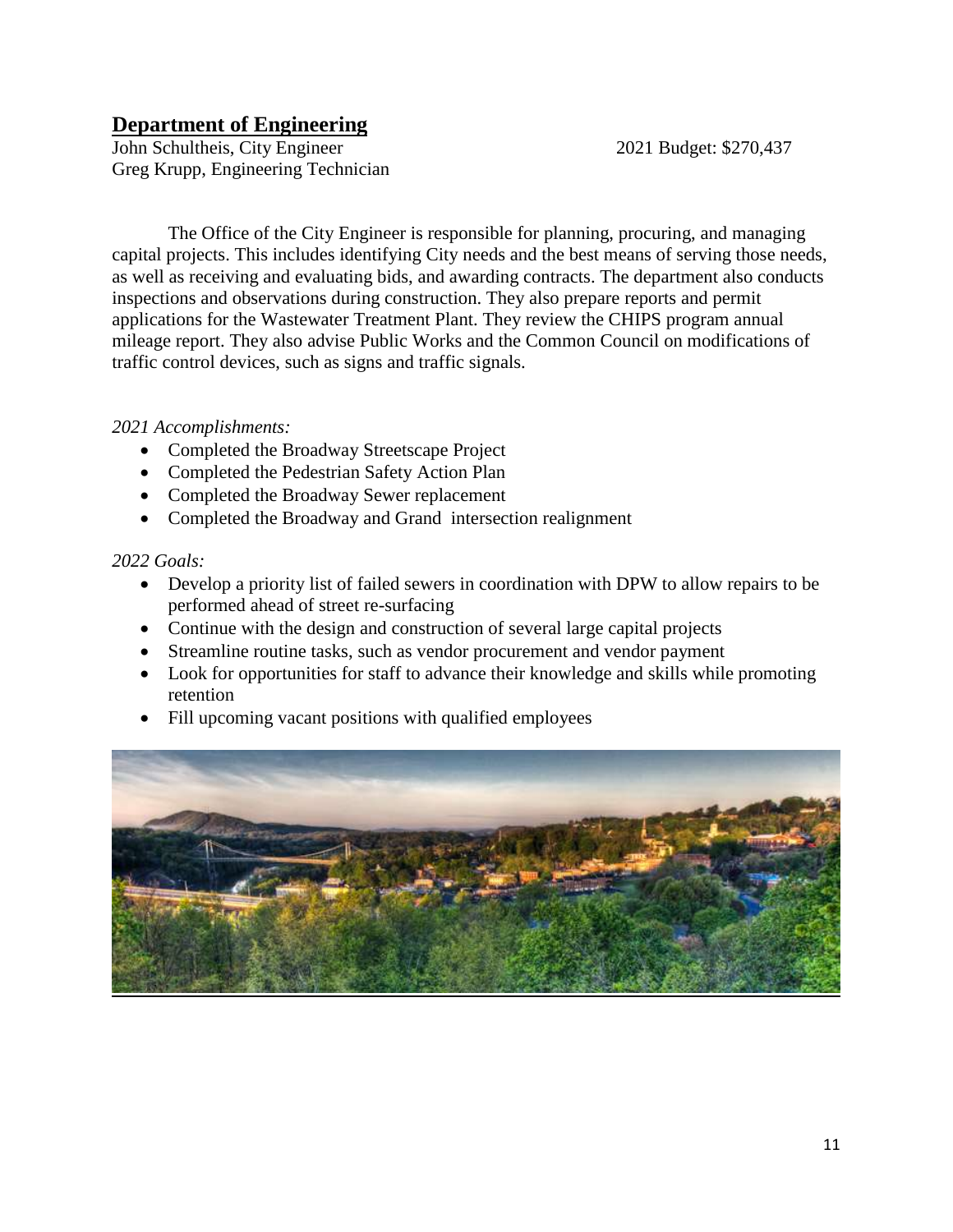## **Kingston Fire Department**

Chris Rea, Chief 2021 Budget: \$7,830,965 Darren Bondar, Assistant Chief

The Kingston Fire Department (KFD) is responsible for all fire suppression in the City of Kingston. This includes first responder level EMS, gas leaks, rope rescue, fire investigations, fire prevention, extrication, and investigations of hazardous materials incidents. The department also heads the Board of Electrical Examiners, which is responsible for issuing Electrical Licenses.

## *2021 Accomplishments:*

- KFD responded to 4882 calls for service. Of those calls, 2572 were for medical emergencies
- KFD had an average turnout time of 52 seconds, and an average arrival time of 3 minutes and 23 seconds
- KFD personnel continued to provide medical coverage at various Covid vaccination sites
- A new Emergency One fire engine was put in service at the Wiltwyck Station
- KFD continued training with a focus on special teams training and use of the Ylster County Emergency Service Training Center

- Through grant funds, purchase a Rescue Boat and All-Terrain Vehicle. Personnel will be trained on the various incidents in which this equipment will be involved
- Replace a fire engine at Company 3 on Garraghan Drive
- Personnel will train with Green County's rope team in Spring 2022
- Build on community relations through Fire Prevention education

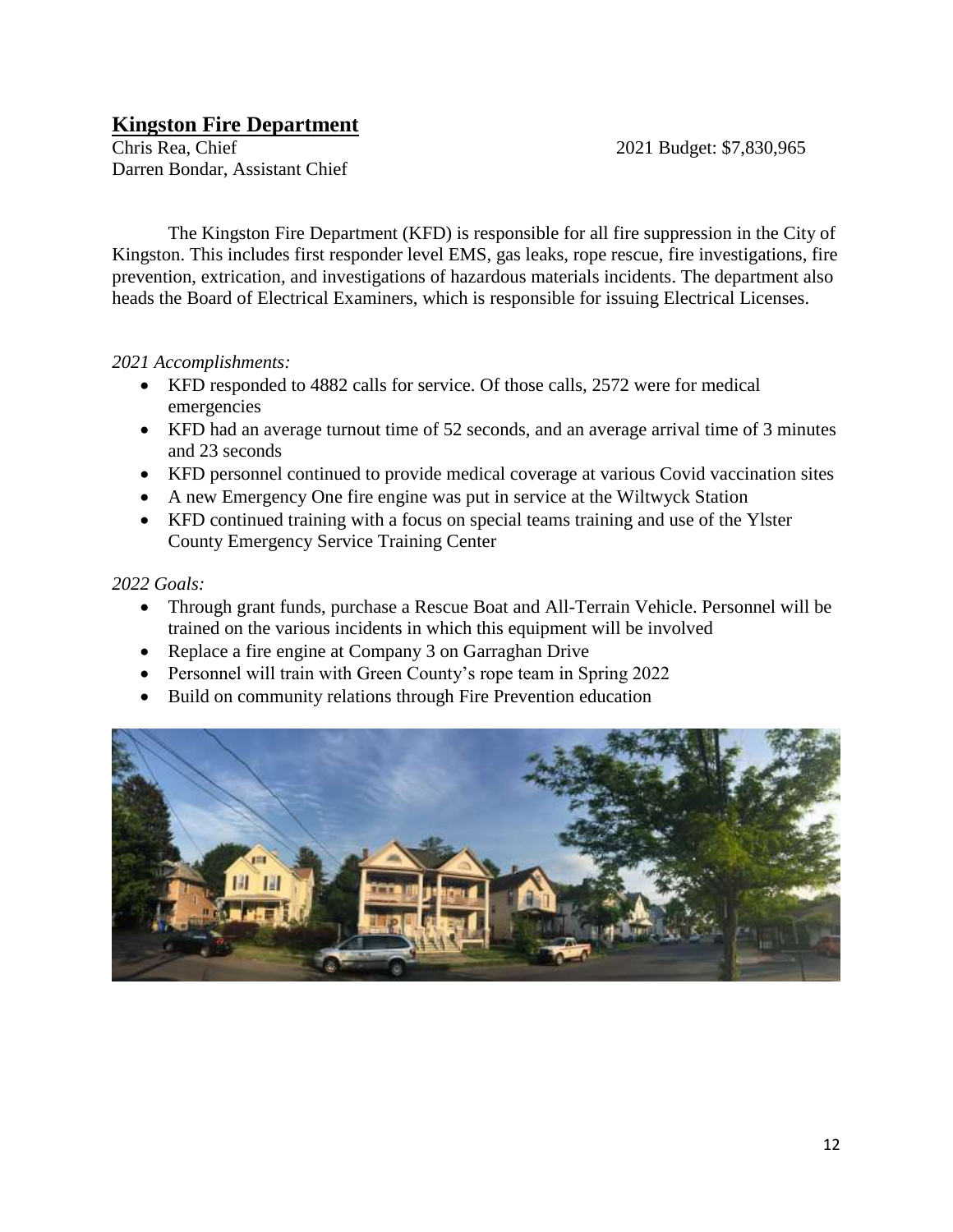## **Office of Grants Management**

Ruth-Ann Devitt-Frank, Director 2021 Budget: \$245,808 Vacant, Grants Manager

The Office of Grants Management is responsible for researching grant opportunities for municipal projects and writing and submitting grant applications. They oversee the City's grant portfolio and ensure grants projects are advanced and managed properly. This involves supporting other departments in communicating with Common Council and ensuring that reporting and other agency requirements for funded projects are completed. They manage grant finance, including vendor payments and reimbursement requests. They also manage all details of selected projects, including consultant procurement, Project Advisory Committee development/oversight, securing required approvals/permits/resolutions, fulfilling reporting requirements, and project close-out.

## *2021 Accomplishments:*

- Oversaw a portfolio of approximately 60 grant projects, which are funded by \$58.8 million in awards from state and federal agencies, and private organizations
- Continued implementation of the eCivis Change Management Plan, including development of means to integrate Munis accounting software with eCivis
- Advanced the DRI Dietz Stadium & Andretta Pool projects with the completion of splash pad addition
- Coordinated with Ulster County Economic Development to advance DRI Small Grants Program
- Oversaw the completion of the City's first Arts & Culture Master Plan
- Completed 5-year capital plan in conjunction with the Comptroller's Office for presentation to the Common Council in early 2022

- Complete the eCivis Change Management plan and ensure all project managers are fully online
- Streamline offline project management processes across departments for standardization and to reduce duplication
- Finalize the Grant Policy and Procedure Manual for Common Council approval
- Begin construction of Dietz Stadium and Andretta Pool Improvements Phase 2
- Finalize the \$17.3 million ARPA funds spending plan in conjunction with Mayor's **Office**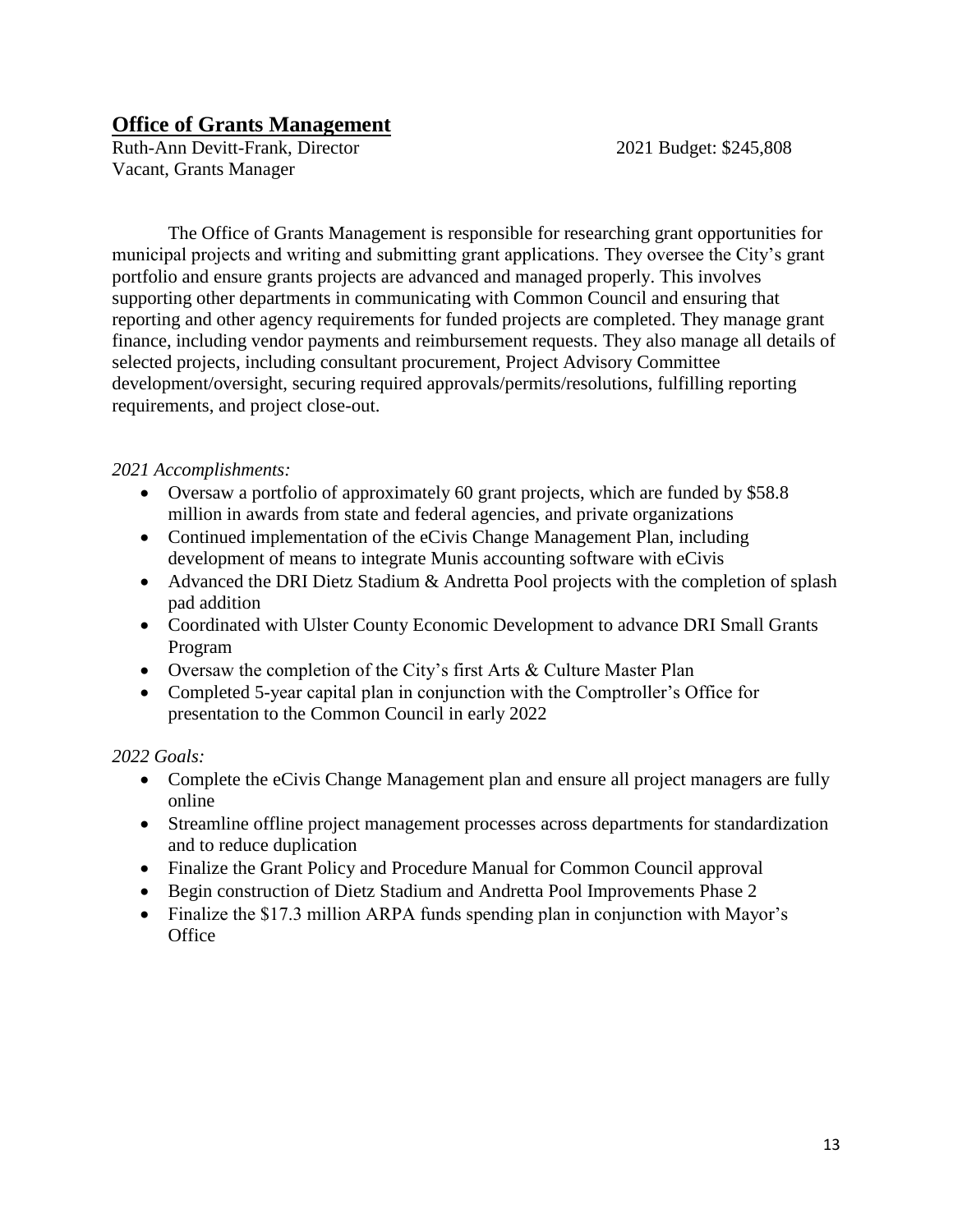## **Department of Health and Wellness**

Emily Flynn, Director 2021 Budget: \$67,771 Kristin Kessler, Project Manager

The Department of Health and Wellness is responsible for coordinating the Live Well Kingston Commission (LWK), being a community liaison, and supporting projects that increase health in the City. The LWK is split into six subcommittees: Age Well, Eat Well, Grow Well, Heal Well, Travel Well, and Play Well. Along with coordination, the Department is tasked with communicating about health, community projects, and LWK initiatives through social media, the LWK website, meeting notes, press releases, interviews, and networking. The Department also manages grant projects, expands community connections, and implements many LWK projects.

## *2021 Accomplishments:*

- Applied for and won 3 years of department funding. Went into contract with State DOH for a 5 year CHSC grant project.
- Hired a new Project Manager for the CHSC grant.
- Started managing the Traffic Safety Education Marking Campaign Project
- Hosted four interns
- Facilitated the Live Well Kingston Commission and supported Focus Team projects
- Updated a section of the Ulster County Health Department's Community Health Improvement Plan

- Support and supervise the CHSC Project Manager and project
- Manage the pedestrian and bicycle master plan
- Hire a second Project Manager to forward LWK Focus Teams and initiatives
- Facilitate community garden projects and expanded support
- Create policy for the Midtown Center Kitchen, park development, and support the Community Preservation Plan
- Support the Kingston Emergency Food Collaborative
- Implement a "Parks in Healthcare" project
- Revitalize LWK communications

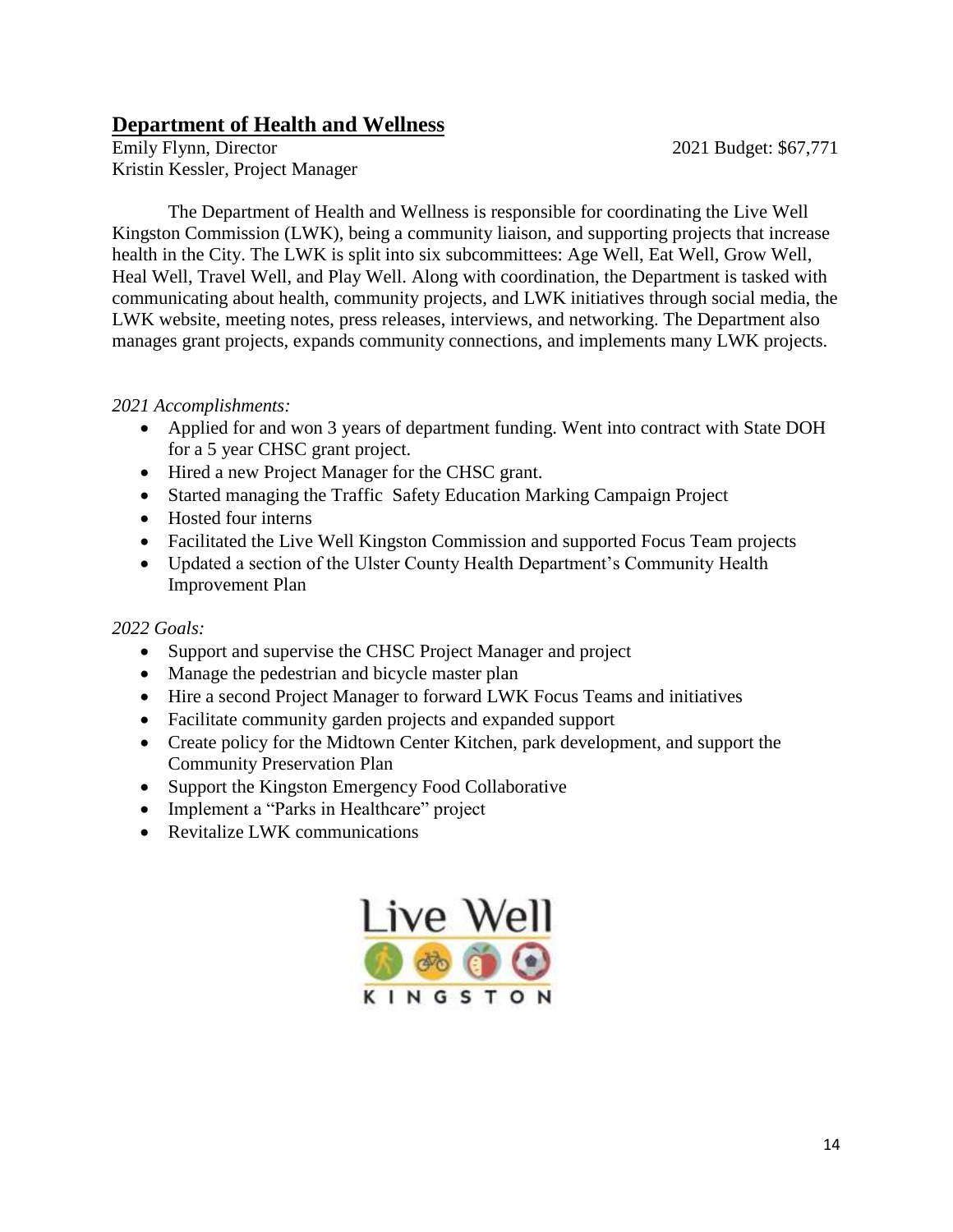## **Department of Housing Initiatives**

Bartek Starodaj, Director 2021 Budget: \$83,201

 The Department of Housing Initiatives is a newly established department dedicated to supporting housing planning in the City of Kingston. The Department manages housing-related grants, supports the construction of new market-rate and affordable housing, develops policies to protect existing residents, and addresses the connection between housing and sustainability, health, and mobility. The Department also reviews the disposition of city-owned property suitable for housing development and collaborates with local and regional housing organizations, including the Kingston City Land Bank.

## *2021 Accomplishments:*

- Planned a series of community kick-off events for the comprehensive rezoning of the City. This included virtual and in-person design meetings, a citywide survey, and walking tours.
- Coordinated the selection of suitable sites and vendors for the Tiny Homes pilot project
- Oversaw the first holistic study focusing on vacant properties in Kingston in collaboration with Pattern for Progress.

- Investigate, evaluate, secure, and administer additional grant funding to facilitate initiatives consistent with departmental goals and resources
- Complete the construction of the Tiny Homes pilot project
- Thoroughly review city-owned properties to determine potential for housing development or other uses that meet community needs
- Support the planning and construction of new market-rate and affordable housing throughout the City
- Investigate additional City policies that enhance housing security and tenant rights
- Complete the comprehensive rezoning process "Kingston Forward" through a transparent and participatory process
- Through a grant by the Local Initiatives Support Corporation, work with Corporation Counsel to resolve title issues on city-owned properties, acquire new properties through the foreclosure process, and enforce maintenance of bank-owned "zombie" properties
- In coordination with Building and Safety, create a master list of properties that suffer from long-term vacancy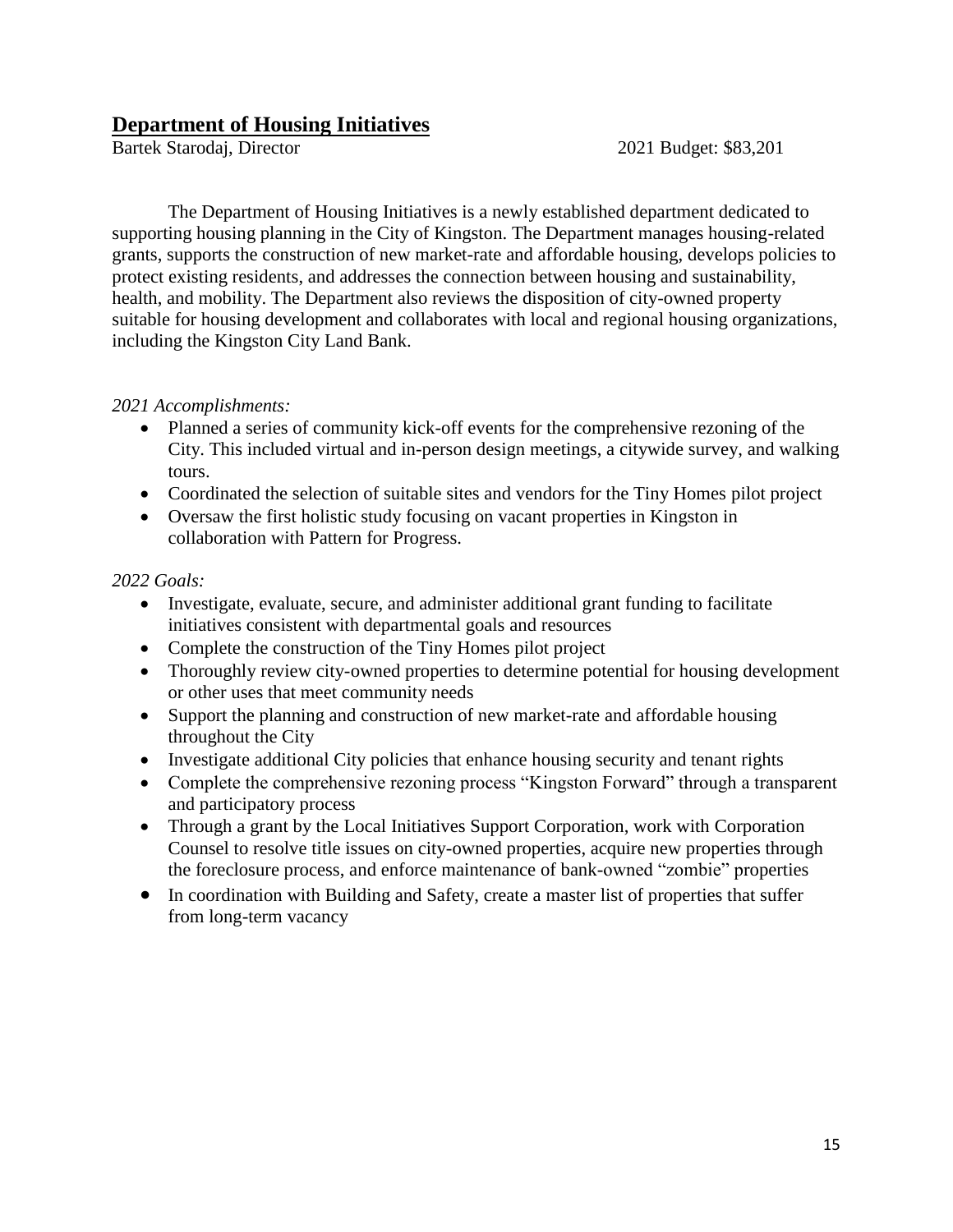## **Office of Human Rights**

Tawana Washington, Director 2021 Budget: \$33,935

The Office of Human Rights is responsible for fostering mutual respect and understanding among all racial, religious, and nationality groups within the workplace and community. They are also responsible for conducting and recommending such educational programs that will increase good-will among inhabitants of the community and open new opportunities in all phases of community life. The Office sees that there is no discrimination in housing because of race, color, creed, national origin, sex, marital status, or any other classes protected under State and/or Federal law. They also organize and provide Anti-Discrimination Harassment training for City Employees.

#### *2021 Accomplishments:*

- Helped organize and conduct Sexual Harassment and Workplace Violence training for City employees
- Attended virtual gatherings and connected with other Human Rights Agencies across NYS
- Assisted in the formation of Title VI Assurances for the City of Kingston to be in compliance with the State and Federal Government DOT regulations
- Began collection of workplace demographic data for the Bi-annual Federal EEO-4 Report
- Created the City of Kingston Compliment and Compliant form
- Provided Discrimination Harassment training for Kingston Housing Authority Staff

- Continue to strive to make the Human Rights Commission more visible in the community
- Participate in more community festivities
- Continue to make the community more aware of Landlord and Tenant's Rights and Responsibilities

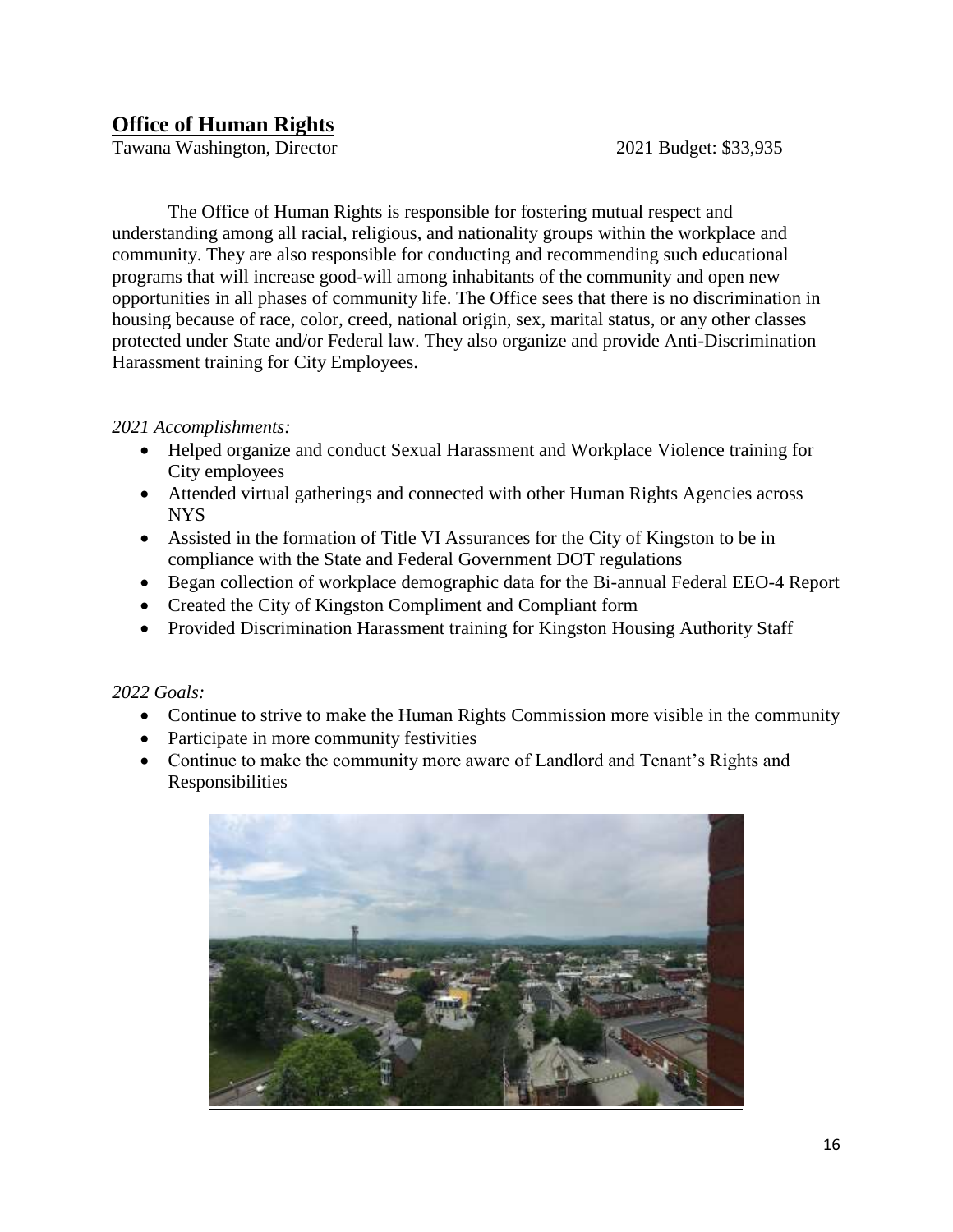## **Department of Information Technology**<br> **Kyle McIntosh, Director**

2021 Budget: \$582,525

The Information Technology Department is responsible for the daily oversight of a wide variety of technology aspects for all of the City's departments. These duties include coordinating system and network operations and maintenance, researching hardware and software alternatives, recommending purchasing options, evaluating and implementing new technologies, and on-site staff training. The Information Technology Department currently supports over 175+ personal computers, 20+ servers, 180+ desk phones, 60+ cellphones, and other related devices on a 24/7 basis.

## *2021 Accomplishments:*

- Kronos electronic time keeping system project is about 85% complete
- Wifi and Surveillance system at multiple locations completed, including Kingston Point Beach, Loughran Park ,Hasbrouck Park, and TR Gallo Park
- Handled all of KPD's video and discovery related records requests, with over 617 requests recorded
- Facilitated virtual meetings via Zoom/Livestream to YouTube for multiple departments
- Municity 5 upgrade completed, online permitting into 2022
- Email retention and archiving done, including litigation and FOIL search tools

- Kronos implementation and finalization in DPW, WWTP, Parks and Recreation, and Building Dept.
- Municity 5 upgrade started, with online permitting to be completed into 2022
- Microsoft Exchange/365, start moving to the cloud
- Managed Detection and Response setup (vendor to be decided)

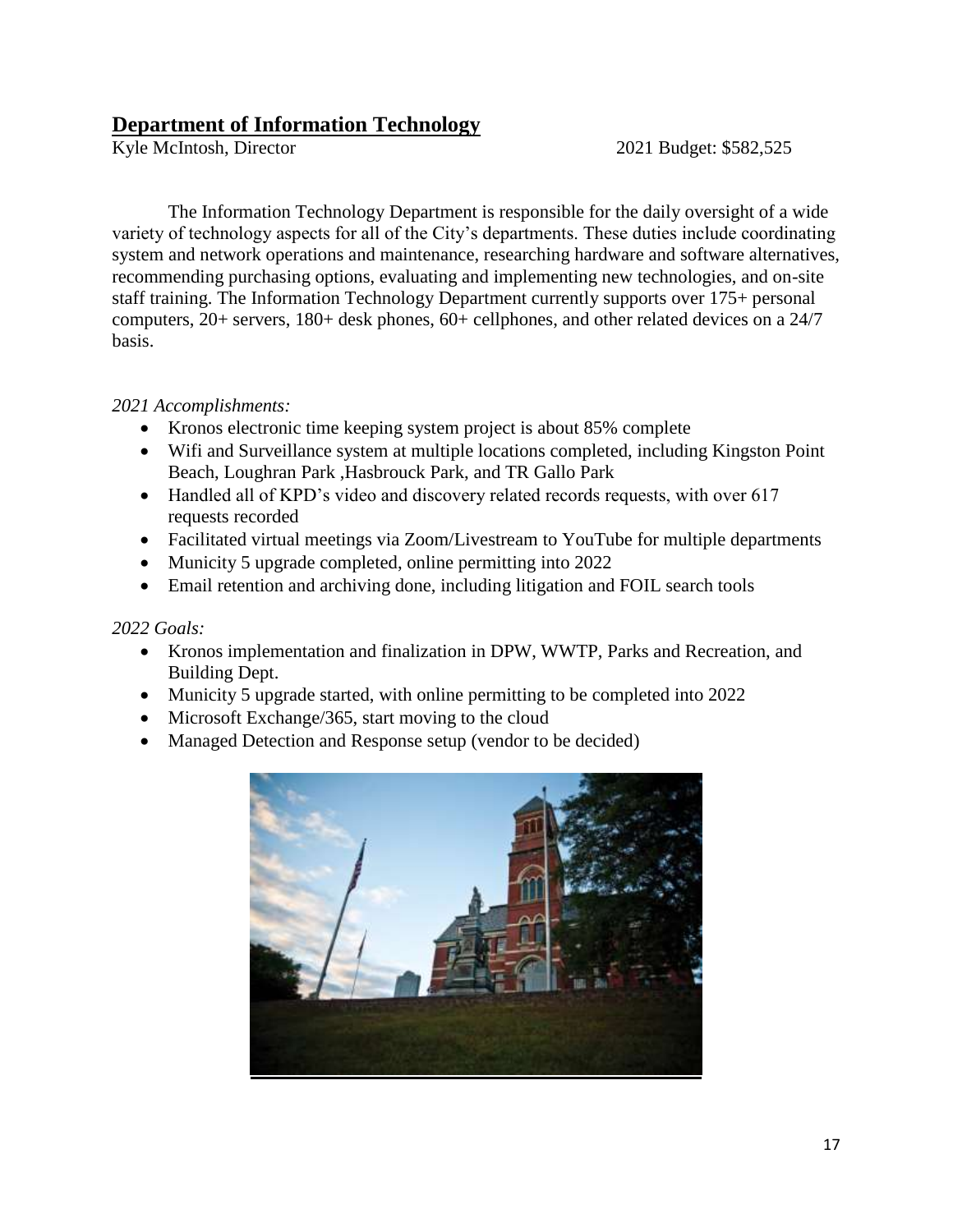## **Department of Parks and Recreation**

Lynsey Timbrouck, Director of Recreation 2021 Budget: \$2,153,236

The Department of Parks and Recreation is responsible for developing and implementing programs and events for all age groups. This includes renting City parks, pavilions, and facilities to the community and local agencies. Parks staff also operates the Kingston Point Beach and Andretta Pool throughout the summer months. The maintenance staff is responsible for maintaining approximately 150 acres of park land, as well as the community centers, pool, and Dietz stadium year-round. The Department also coordinates with the Kingston City School District's Athletic Department to manage and operate Dietz Stadium.

#### *2021 Accomplishments:*

- Registered 146 park and pavilion rentals, and 84 Dietz stadium rentals
- Re-opened the Rondout Neighborhood Center Afterschool Program, serving approximately 115 children to date
- Opened Adults Softball League, Adult Co-Ed Beach Volleyball League, and Disc Golf League, Youth Biddy Basketball League, Senior Line Dancing Program, and many more
- Provided free Movies Under the Stars and Music in the Parks series
- Offered Environmental Education programming in schools, serving 757 students
- Completed Climate Action Plan 2030 and updated Greenhouse Gas Emission Inventory
- Completed the Green Fleet and Anti-Idling Policy. Adopted NYStretch Energy Code
- Completed Everette Hodge Center ADA Door Installation Project, Kingston Point Park Improvements Project Phase 1, Pavement Project at Block Park, Rickel Knox Park Reconstruction, and Barmann Park upgrades
- Designed, mapped, and installed signage on Empire State Trail

- Create and implement new and diverse programs and events
- Continue to be flexible with programming during unprecedented times
- Complete the AMNC kitchen renovation project
- Complete the Van Buren St. Shade Structure project
- Complete and implement the Organics Diversion Plan
- Develop a Climate Action Implementation Plan
- Launch Community Choice Aggregation Program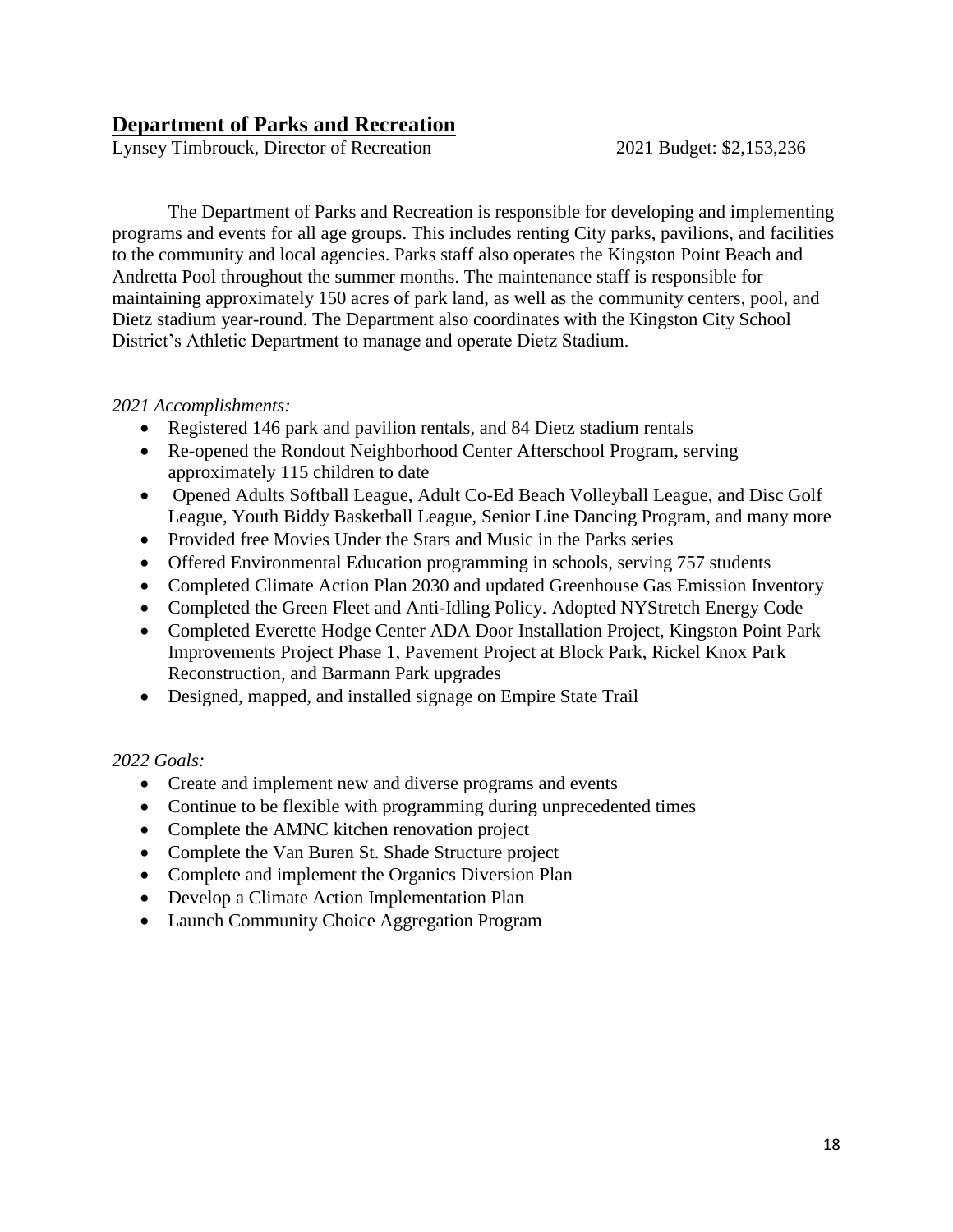## **Department of Planning**

Suzanne Cahill, Director 2021 Budget: \$806,016

The Department of Planning is responsible for overseeing the Planning Board, the Heritage Area Commission (HAC), the Historic Landmarks Preservation Commission (HLPC), the City Historian, the Tree Commission, and the Lighthouse. The Planning Board reviews site plans, subdivisions, new applications for special permits, renewals that come up, curb cut requests, rezoning and zoning text amendments proposals, variance applications by request of the City ZEO, SEQR projects, and special projects of the Common Council. The HAC review a variety of applications for general reviews, costal consistency reviews, and reviews on projects situated within the Broadway Overlay Design District. The HLPC handle a variety of technical reviews for proposals which are located within the historic districts or for which properties are independently designated outside of a district.

## *2021 Accomplishments:*

- Restructured and Streamlined Commission meeting and review process. HAC reviewed 76 applications, and HLPC reviewed 63 applications
- Planning Board reviewed 117 applications
- The comprehensive Zoning Re-write Project kicked off. Planning Department provided assistance and guidance on zoning amendments and regularly discussed zoning matters with Building and Safety Department Staff

- Comprehensive re-write of Zoning city-wide
- Have the Irish Cultural Center of the Hudson Valley project get back on track
- Working with NYS on the Quarry Waters project to develop lands into a premium state park facility
- Continue to review several larger housing and mixed use and commercial developments

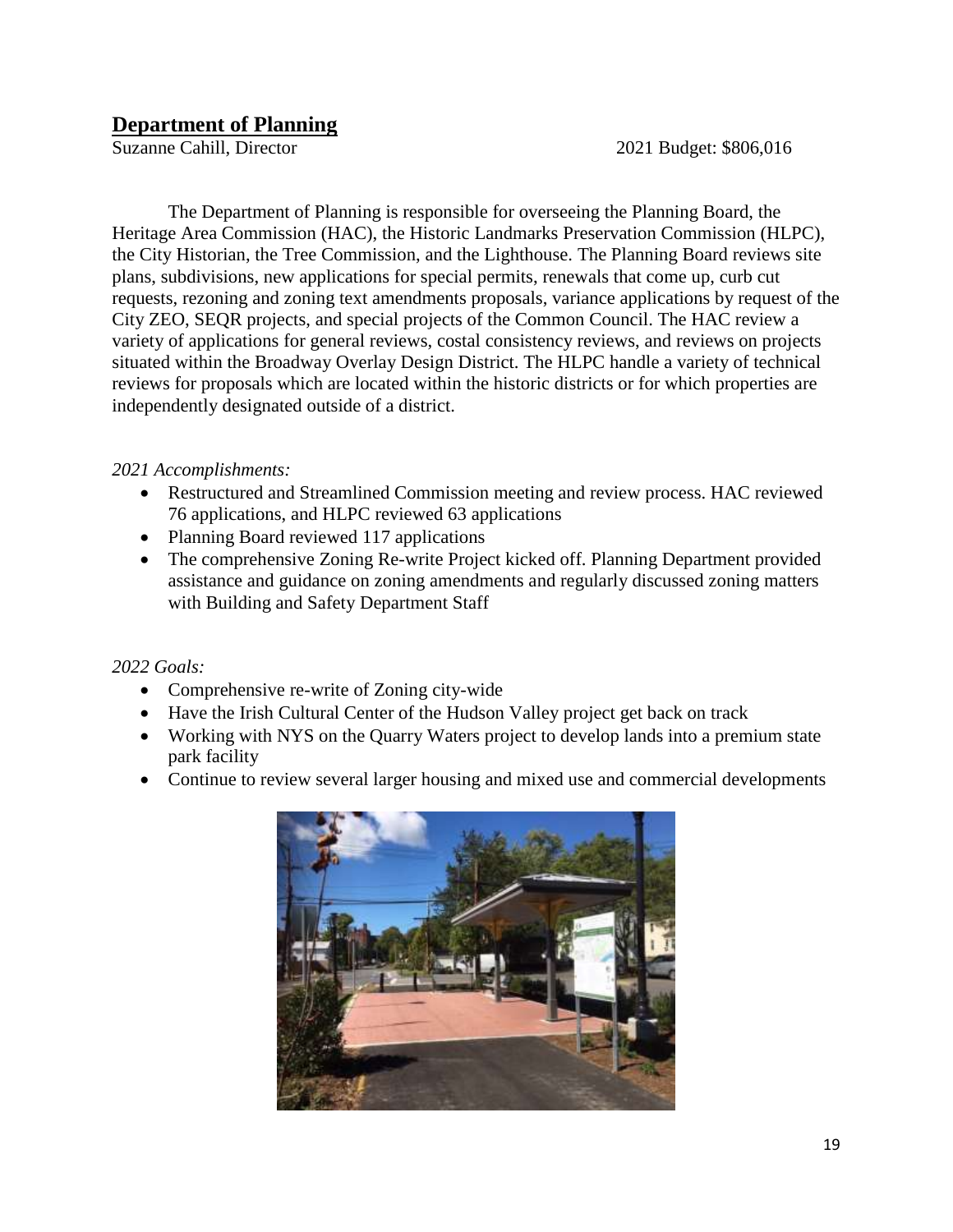## **Kingston Police Department**

Egidio Tinti, Chief of Police 2021 Budget: \$11,991,362 Michael Bonse, Deputy Chief

The Kingston Police Department is responsible for protecting all persons and property in the City of Kingston. This includes the enforcement of City ordinances, Federal and State laws, maintaining the peace and order of the City, promoting and preserving a feeling of security, recognizing and protecting the constitutional rights of all persons, and assisting persons in urgent situations. The Department consists of three divisions: Patrol, Detectives, and Administration. The primary responsibility of the patrol division is to respond to calls for service and enforce all law, including vehicle and traffic laws. The detective division is responsible for conducting criminal investigations, ranging from mundane crimes to the most severe and violent crimes. The administrative division is responsible for the police department budget, the training and development of all department members, and the creation and implementation of departmental policies and procedures.

## *2021 Accomplishments:*

- KPD responded to over 19,916 requests for service
- Over 921 arrests were made, including 59 felony cases
- Over 1052 traffic tickets were issued, and over 799 accidents were investigated
- Over the course of the year we collected nearly 800 pounds of unwanted drugs from the "Drug Drop Box" at KPD HQ
- Continued to the Kingston IPVI Task Force to combat Domestic Violence
- Detectives were assigned 357 cases as of December. 28 have been closed by arrest and 117 closed by investigation
- Special Investigations Unit opened 95 cases as of December 28, 2021
- In addition to 21 hours of in-service training, all members of the department also attended a one day training course on the new Taser 7 ECD. 40 members also attended 14 outside training courses
- Hired 15 new officers, and made 11 promotions

- Maintain focus on officer wellness training as part of an officer's well-being
- Enhance evidence based policing through use of cite wide camera systems and LPRs
- Upgrade and convert our existing evidence management system to electronic submission via Impact RMS
- Increase community policing efforts through monthly community meetings
- Focus on community centered recruitment efforts
- Increase and enhance supervisory/management training for duty supervisors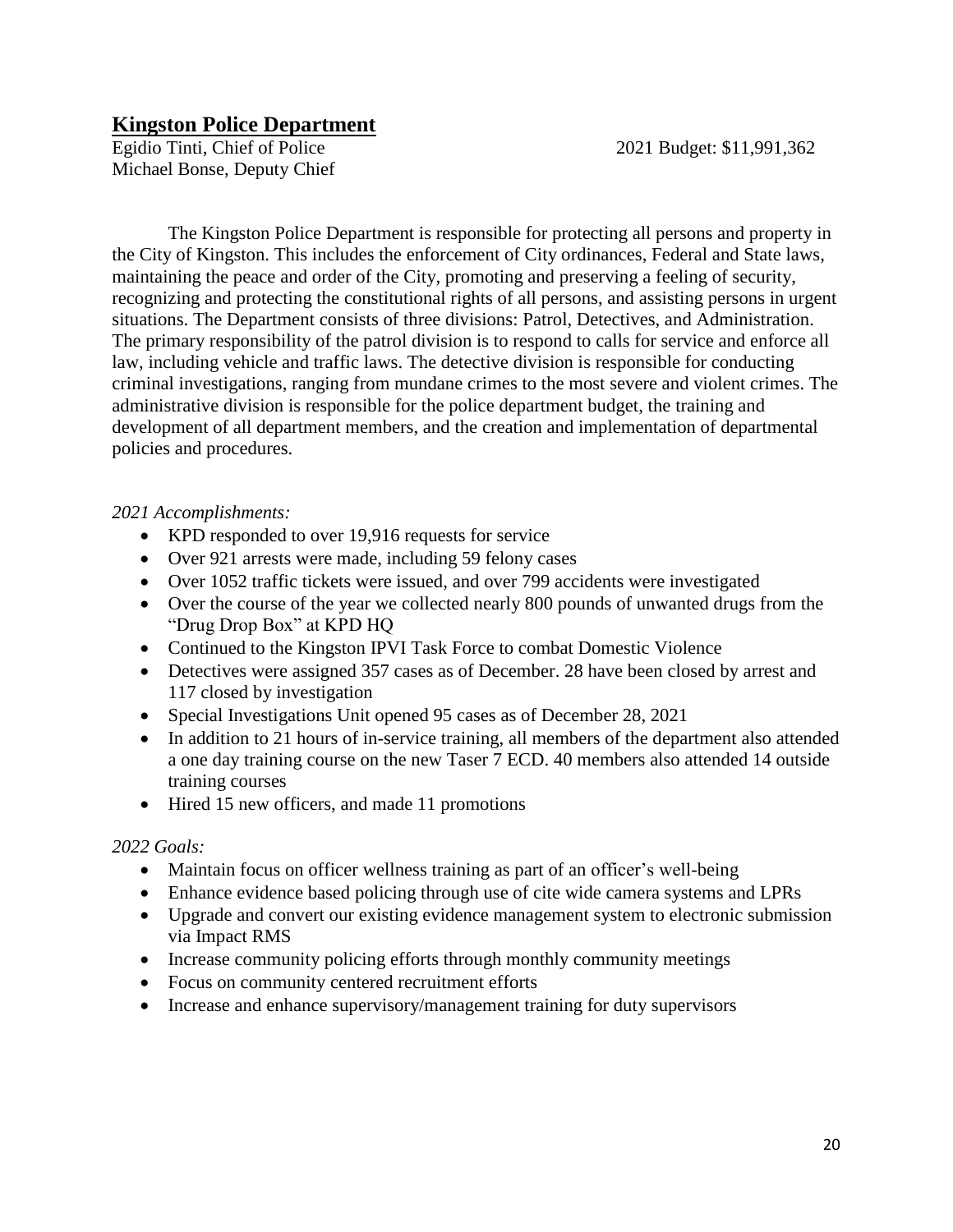## **Department of Public Works**

Edward Norman, Superintendent 2021 Budget: Public Works \$6,712,983 Ryan Coon, Deputy Superintendent Sewer \$5,073,019

The Department of Public Works includes a workforce of 67 persons divided into eight primary divisions. The administration ensures the safe and smooth operation of its various divisions and plans/budgets projects. The safety division is responsible for developing safety and health programs, and provides training programs. The street division is responsible for traffic control, street paving and repair, painting, striping, signage, and sidewalk and curb installation. The sewer maintenance division ensures that sewer mains remain in proper working order through routine cleaning of catch basins and sewer mains. Sanitation is responsible for solid waste, yard waste, and recycling services. The waste water treatment division protects public health and ensures a minimal impact on the aquatic environment. Fleet maintenance maintains, repairs, and services all vehicles and equipment owned and operated by the City. Lastly, the parks maintenance division assists the Parks and Recreation Department with on-going maintenance and development of the City parks, streetscapes, and athletic complexes.

## *2021 Accomplishments:*

- 12,500 tons of blacktop were placed in the City of Kingston, encompassing 16 streets
- 92 catch basin were repaired and/or replaced
- 115 manholes replaced
- Approximately 31 miles of sewer were jet-rodded
- Responded to 1053 utility mark outs to identify and locate City owned utilities in vicinity of excavations in response to Dig Safe NY
- Swept all City streets at least 5 times
- Sewer repairs on Lucas Ave, Wurts St, Moore St, Navara St, Wilbur Ave, and Elmendorf St
- Recycled over 1655 tons of material
- Collected over 7635 tons of City wide refuse
- Responded to six winter storms

- Create a Building and Grounds subdivision dedicated to maintaining bio swales, sidewalks, medians, and the new roundabout
- Plan to pave 15 streets and install 7000 tons of blacktop
- Move forward with midtown sewer projects that are currently being engineered
- Storm water system installation on Wilbur Avenue in preparation of paving project
- Work with Engineering Department to survey conditions of sanitary and storms sewers in anticipation of paving